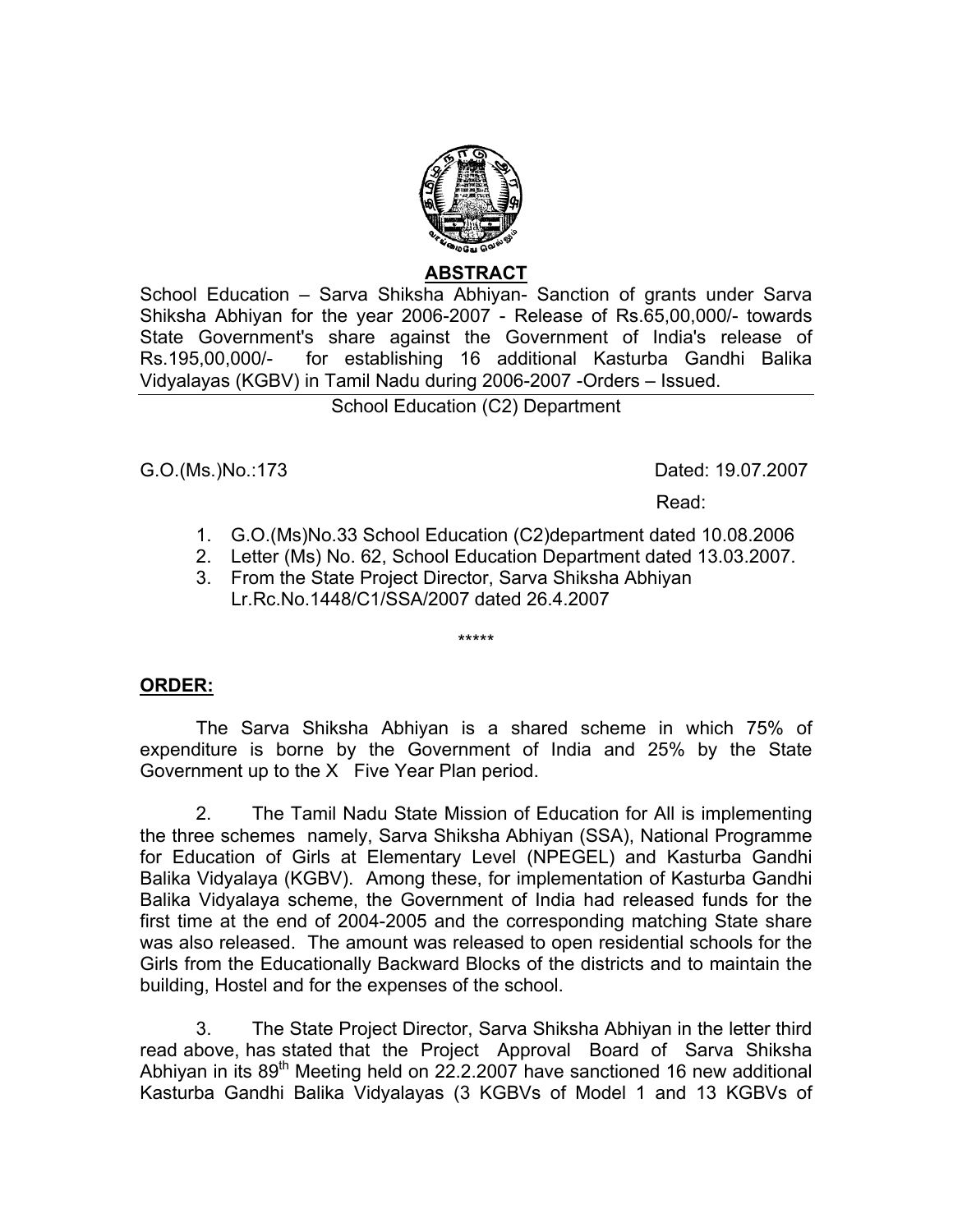Model II) for Tamil Nadu and also sanctioned Rs.260.00 lakhs at the rate of Rs.16.25 lakhs for each Kasturba Gandhi Balika Vidyalaya for 2006-2007 as non-recurring grant. The Government of India have also sanctioned Rs.195.00 lakhs as its 75% share of the total non-recurring grant amount of Rs.260.00 lakhs for opening of 16 Kasturba Gandhi Balika Vidyalayas as stated above for the year 2006-2007. The State Project Director, Sarva Shiksha Abhiyan has therefore requested the Government to accord sanction the proportionate 25% State share of Rs.65.00 lakhs for opening the 16 Kasturba Gandhi Balika Vidyalayas sanctioned for the year 2006-07.

4. The Government have examined the proposal of the State Project Director, Sarva Shiksha Abhiyan and have decided to release a sum of Rs.65,00,000/- as the proportionate State's share against the Government of India's release of Rs.195,00,000/- for establishing 16 new additional Kasturba Gandhi Balika Vidyalayas in Tamil Nadu during 2006-2007.

5. The Government accordingly, sanction a sum of Rs. 65,00,000/- (Rupees sixty five lakhs only) to the Member Secretary, Tamil Nadu State Mission of Education for All, Chennai-6, as the proportionate State's share against the Government of India's release of Rs.195,00,000/- for establishing 16 new additional Kasturba Gandhi Balika Vidyalayas in Tamil Nadu during 2006-2007.

 6. The Government direct that the amount sanctioned in para 5 above shall be deposited into the Personal Deposit Account maintained by Member Secretary, Tamil Nadu State Mission of Education for All, Chennai-6. The Director of Elementary Education shall present necessary bills in this regard in Pay and Accounts Office (South), for credit of the amount in Personal Deposit Account of Member Secretary, Tamil Nadu State Mission of Education for All, Chennai –6.

 7. The Government also direct that the grant sanctioned in para 5 above should be utilised for the purpose for which it is sanctioned. The Government further direct that proper utilisation certificate for the grant sanctioned be furnished while applying for further grant, with out fail.

8. The expenditure sanctioned in para 5 above shall be debited to the following heads of accounts:-

(Rs. 52,00,000/- ( Rupees fifty two lakhs only) "2202 General Education-01 Elementary Education- 101 Government Primary Schools –Schemes in the Eleventh Five Year Plan – II State Plan-JD Sarva Shiksha Abhiyan-09. Grants in aid- 03.Grants for Specific Schemes.(DPC 2202-01-101-JD-0931)".

(Rs.13,00,000/- (Rupees Thirteen lakhs only)